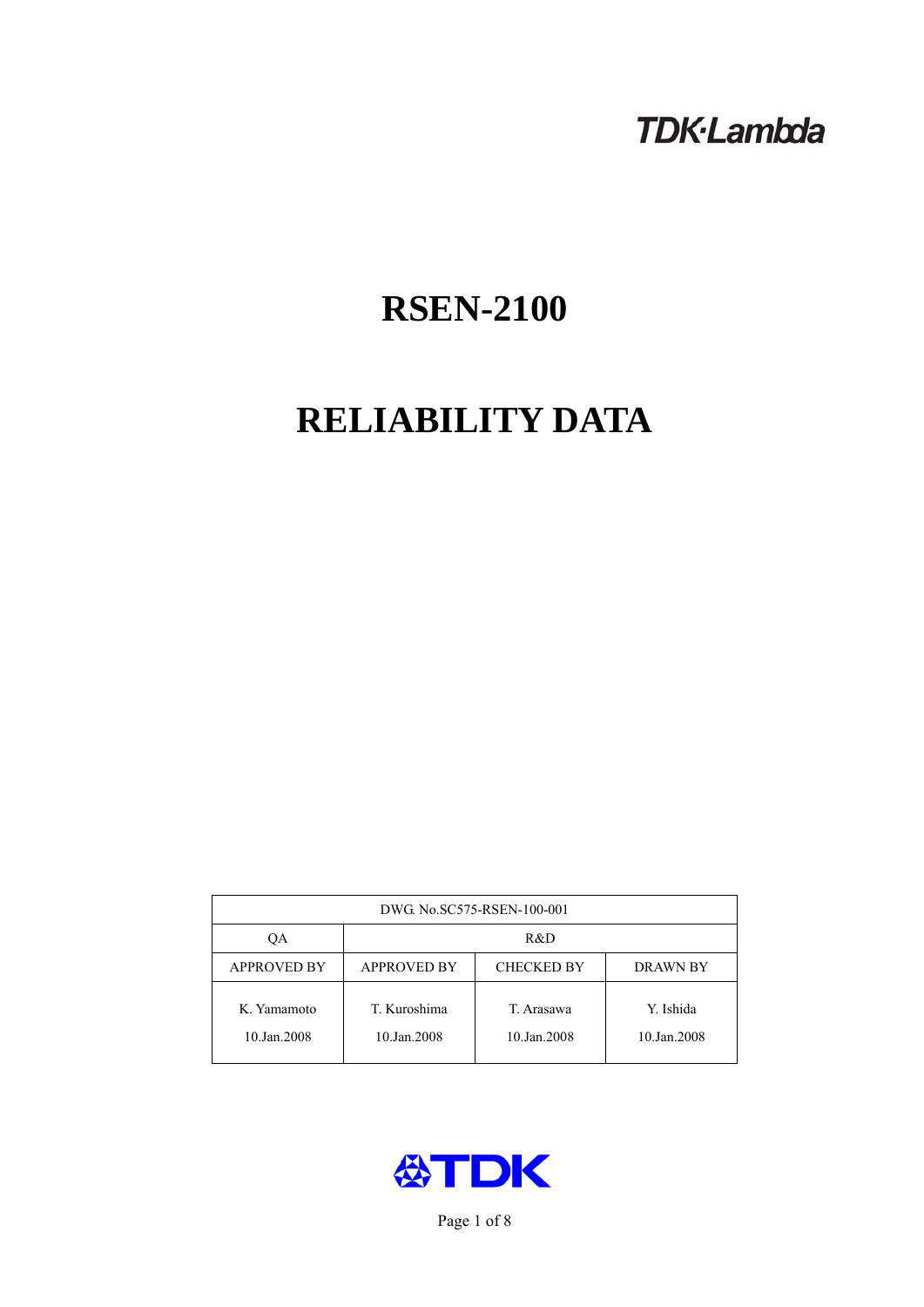#### **RSEN-2100**

# **I N D E X**

|                                     | Page   |
|-------------------------------------|--------|
| 1. Calculated Values of MTBF        | Page-3 |
| 2. Vibration Test                   | Page-4 |
| 3. Heat Cycle Test                  | Page-5 |
| 4. Humidity Test                    | Page-6 |
| 5. High Temperature Resistance Test | Page-7 |
| 6. Low Temperature Storage Test     | Page-8 |

The following data are typical values. As all units have nearly the same characteristics, the data to be considered as ability values.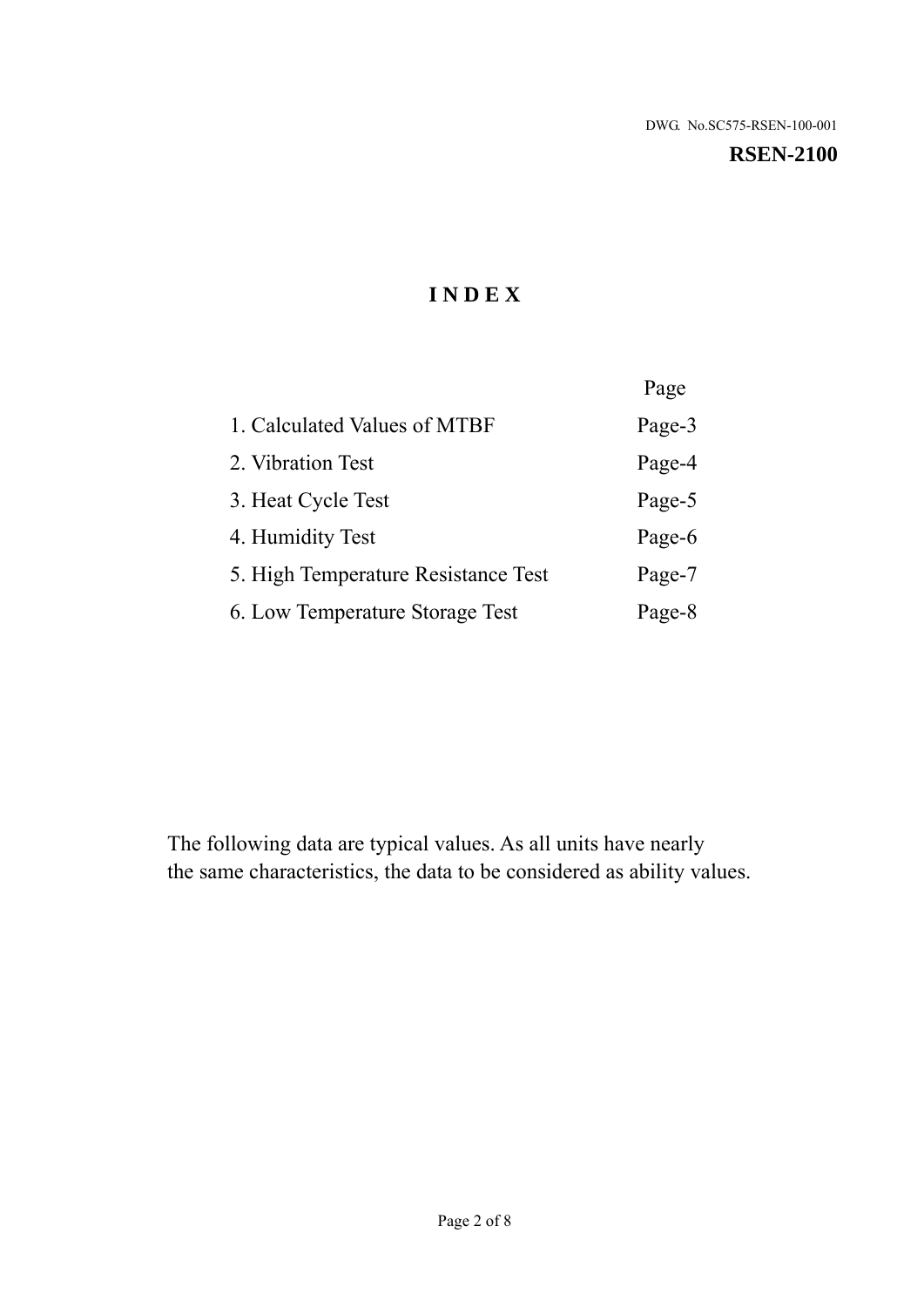#### **RSEN-2100**

1. Calculated values of MTBF

MODEL : RSEN-2100

(1) Calculating Method

 Calculated based on parts stress reliability projection of MIL-HDBK-217F NOTICE2.

Individual failure rates  $\lambda$  G is given to each part and MTBF is calculated by the count of each part.

$$
MIBF = \frac{1}{\lambda_{\text{equip}}} = \frac{1}{\sum_{i=1}^{n} N_i (\lambda_G \pi_Q)_i} \times 10^6 \text{ (hours)}
$$

| $\lambda$ equip | : Total equipment failure rate (Failure $/ 10^6$ Hours)                   |
|-----------------|---------------------------------------------------------------------------|
| $\lambda$ G     | : Generic failure rate for the $\hbar$ generic part                       |
|                 | (Failure/ $10^6$ Hours)                                                   |
| Ni              | : Quantity of <i>i</i> th generic part                                    |
| N               | : Number of different generic part categories                             |
| $\pi$ Q         | : Generic quality factor for the <i>i</i> th generic part ( $\pi Q = 1$ ) |

- (2) MTBF Values
	- GF : Ground, Fixed

 $MTBF = 5,235,054$  (Hours)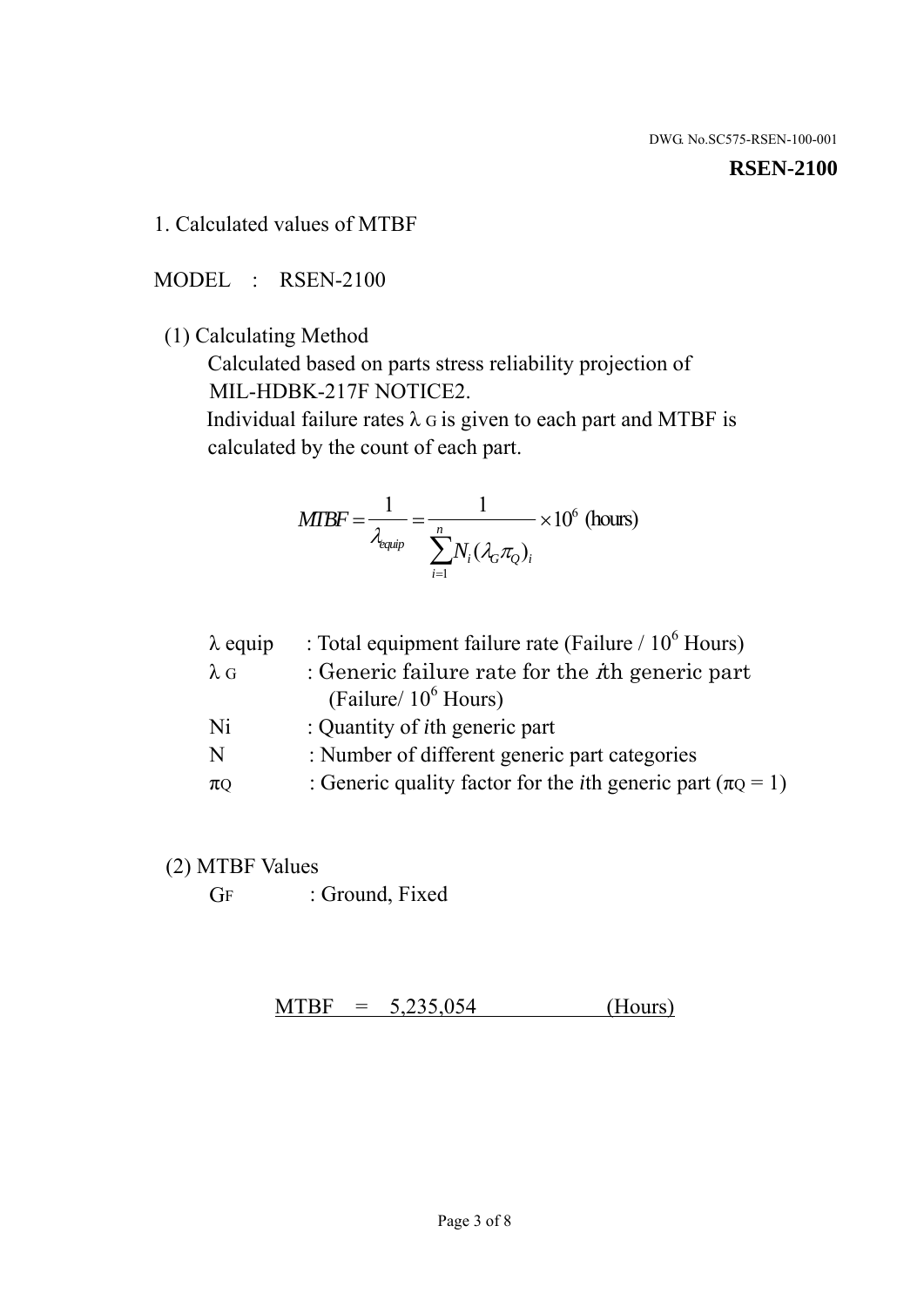#### **RSEN-2100**

2. Vibration Test

# MODEL : RSEN-2100 (Representation Product : RTHN-5150)

- (1) Vibration Test Class Frequency Variable Endurance Test
- (2) Equipment Used Controller VS-1000-6, Vibrator 905-FN ( IMV CORP.)
- (3) The Number of D.U.T. (Device Under Test) 2 units
- (4) Test Condition
	- · Frequency : 10~55Hz
	- · Amplitude : 0.7mm, Sweep for 1 min.
	- · Dimension and times : X, Y and Z directions for 0.5 hours each.

# (5) Test Method

Fix the D.U.T. on the fitting-stage

# (6) Test Results

PASS

#### Typical Sample Data

| Check item                         | Spec.                           |                   | <b>Before Test</b>  | After Test          |
|------------------------------------|---------------------------------|-------------------|---------------------|---------------------|
|                                    | Differential Mode: 25dBmin.     | $0.2$ MHz         | 75.15               | 75.10               |
|                                    |                                 | 30 MHz            | 56.05               | 56.05               |
| Attenuation (dB)                   |                                 | $0.1$ MHz         | 32.80               | 32.80               |
|                                    | Common Mode: 25dBmin.           | 10 MHz            | 38.70               | 38.20               |
| Leakage Current (mA)               | 5mA max.(500V, 60Hz)            | Line1             | 2.68                | 2.67                |
|                                    |                                 | Line <sub>2</sub> | 2.68                | 2.67                |
|                                    |                                 | Line3             | 2.69                | 2.68                |
| DC Resistance $(m\Omega)$          | 6m $\Omega$ max.                |                   | 2.54                | 2.54                |
| <b>Test Voltage</b>                | $L-L: 2192Vdc$ 60s.             |                   | OK                  | OK                  |
|                                    | $L-E$ : 2500Vac 60s.            |                   |                     |                     |
| Isolation Resistance ( $M\Omega$ ) | $100M \Omega$ min. (500Vdc 60s) |                   | $1.0 \times 10^{7}$ | $1.0 \times 10^{7}$ |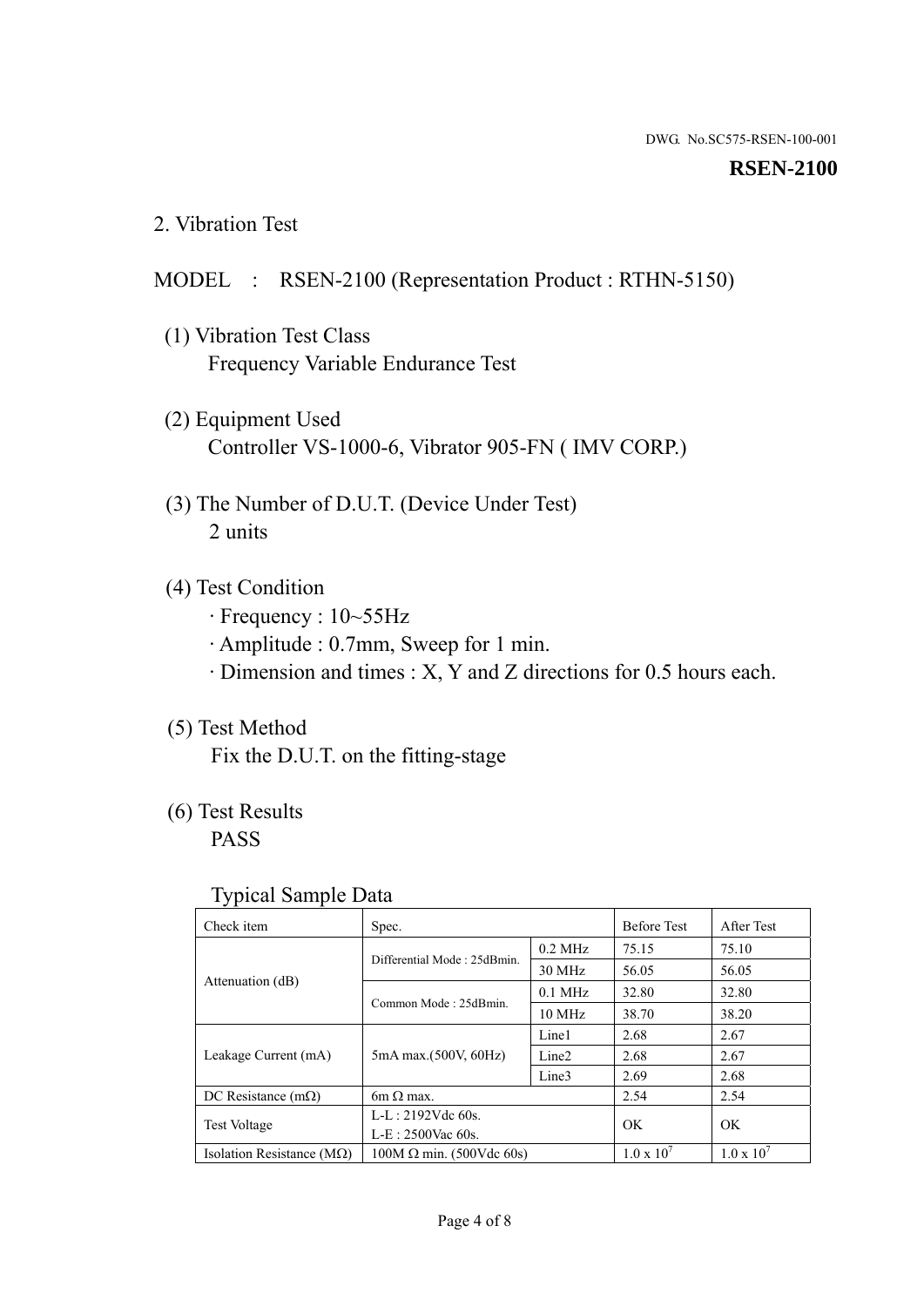1 cycle

30min.

3min.

30min.

3. Heat Cycle Test

# MODEL : RSEN-2100 (Representation Product : RTHN-5150)

- (1) Equipment Used TEMPERATURE CHAMBER TSA-71H-W (ESPEC CORP.)
- (2) The Number of D.U.T. (Device Under Test) 2 units
- (3) Test Conditions
	- · Ambient Temperature : -25~+85°C · Test Cycles : 100cycles
- (4) Test Method

 Before the test check if there is no abnormal characteristics and put the D.U.T. in the testing chamber. Then test it in the above cycles, After the test is completed leave it for 1 hour at room temperature and check it if there is no abnormal each characteristics.

+85°C

 $-25^{\circ}$ C

(5) Test Results

PASS

| <b>Typical Sample Data</b> |  |
|----------------------------|--|
|                            |  |

| Check item                         | Spec.                           |                   | <b>Before Test</b>  | After Test          |
|------------------------------------|---------------------------------|-------------------|---------------------|---------------------|
|                                    | Differential Mode: 25dBmin.     | $0.2$ MHz         | 68.95               | 73.65               |
|                                    |                                 | 30 MHz            | 57.70               | 54.75               |
| Attenuation (dB)                   | Common Mode: 25dBmin.           | $0.1$ MHz         | 33.50               | 31.50               |
|                                    |                                 | 10 MHz            | 40.25               | 40.40               |
| Leakage Current (mA)               | 5mA max.(500V, 60Hz)            | Line1             | 2.69                | 2.63                |
|                                    |                                 | Line <sub>2</sub> | 2.67                | 2.65                |
|                                    |                                 | Line3             | 2.67                | 2.65                |
| DC Resistance $(m\Omega)$          | 6m $\Omega$ max.                |                   | 2.47                | 2.44                |
| Test Voltage                       | $L-L: 2192Vdc$ 60s.             |                   | OK.                 | OK                  |
|                                    | $L-E: 2500$ Vac 60s.            |                   |                     |                     |
| Isolation Resistance ( $M\Omega$ ) | $100M \Omega$ min. (500Vdc 60s) |                   | $1.0 \times 10^{7}$ | $1.0 \times 10^{7}$ |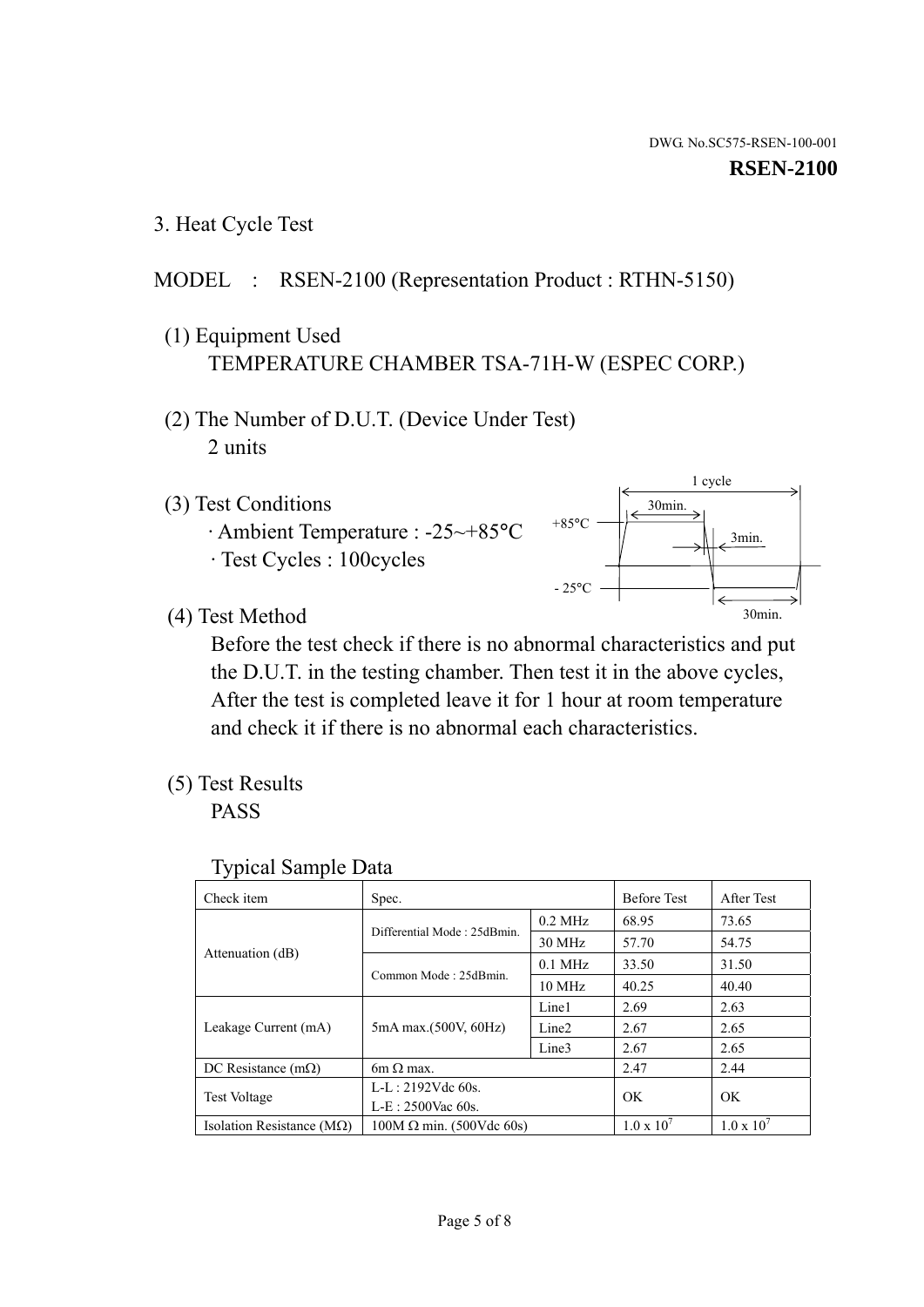4. Humidity Test

# MODEL : RSEN-2100 (Representation Product : RTHN-5150)

- (1) Equipment Used TEMP. & HUMID. CHAMBER PR-4KT (ESPEC CORP.)
- (2) The Number of D.U.T. (Device Under Test) 2 units

### (3) Test Conditions

- · Ambient Temperature : +40°C
- · Test Time : 500 hours
- · Ambient Humidity : 90~95% RH No Dewdrop

# (4) Test Method

 Before the test check if there is no abnormal characteristics and put the D.U.T. in the testing chamber. Then test it in the above conditions. After the test is completed leave it for 1 hour at room temperature and check it if there is no abnormal each characteristics.

# (5) Test Results

PASS

| Check item                         | Spec.                           |                   | <b>Before Test</b>  | After Test          |
|------------------------------------|---------------------------------|-------------------|---------------------|---------------------|
|                                    |                                 |                   |                     |                     |
|                                    | Differential Mode: 25dBmin.     | $0.2$ MHz         | 71.45               | 74.75               |
|                                    |                                 | 30 MHz            | 54.85               | 49.00               |
| Attenuation (dB)                   | Common Mode: 25dBmin.           | $0.1$ MHz         | 33.40               | 33.50               |
|                                    |                                 | $10$ MHz          | 39.15               | 39.90               |
| Leakage Current (mA)               | 5mA max.(500V, 60Hz)            | Line1             | 2.71                | 2.66                |
|                                    |                                 | Line <sub>2</sub> | 2.70                | 2.66                |
|                                    |                                 | Line3             | 2.69                | 2.66                |
| DC Resistance $(m\Omega)$          | $6m \Omega$ max.                |                   | 2.51                | 2.44                |
| <b>Test Voltage</b>                | $L-L: 2192Vdc$ 60s.             |                   | OK<br>OK            |                     |
|                                    | $L-E: 2500$ Vac 60s.            |                   |                     |                     |
| Isolation Resistance ( $M\Omega$ ) | $100M \Omega$ min. (500Vdc 60s) |                   | $1.0 \times 10^{7}$ | $1.0 \times 10^{7}$ |

#### Typical Sample Data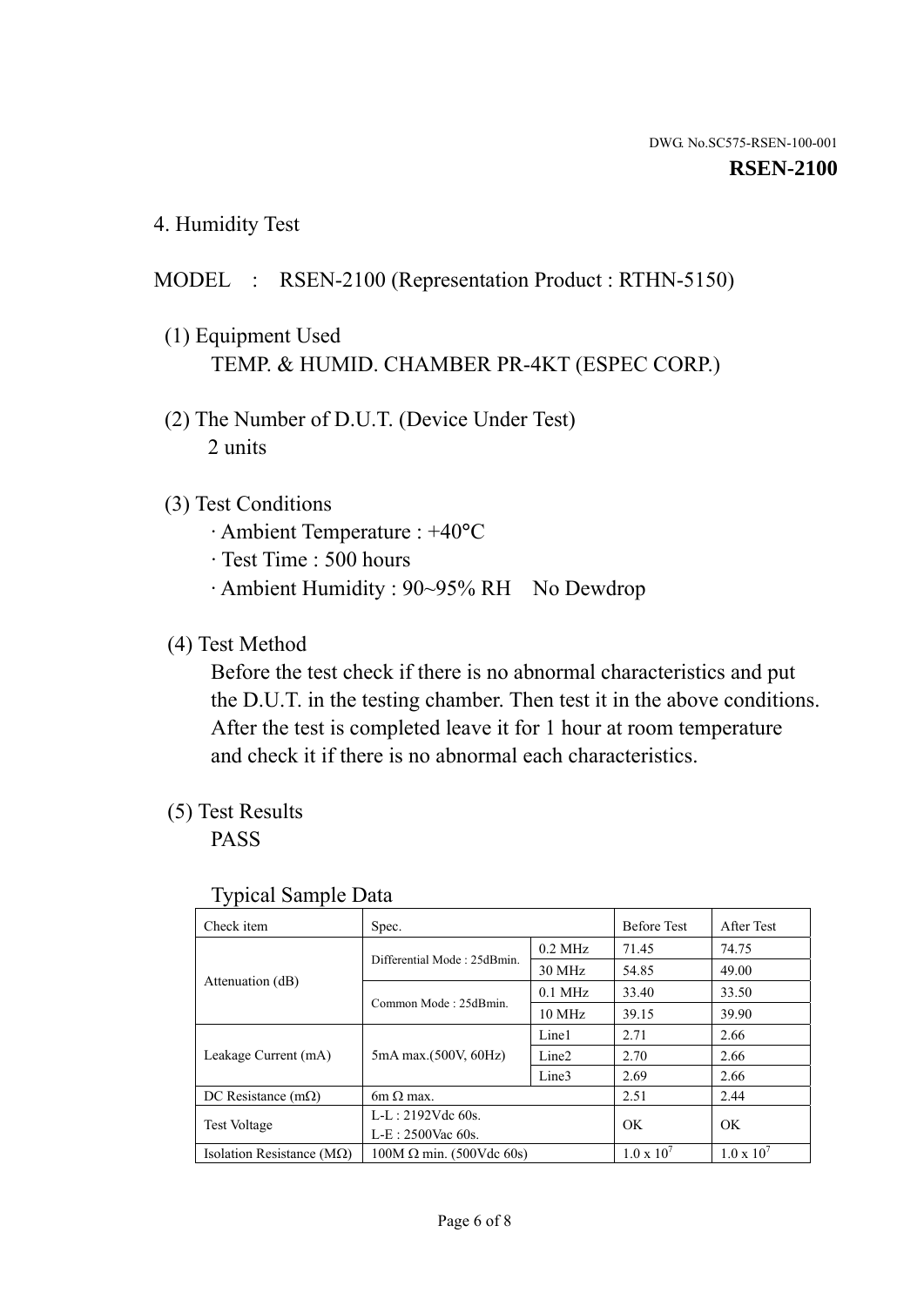5. High Temperature Resistance Test

### MODEL : RSEN-2100 (Representation Product : RTHN-5300)

- (1) Equipment Used TEMPERATURE CHAMBER PHH-300 ( ESPEC CORP.)
- (2) The Number of D.U.T. (Device Under Test) 2 units
- (3) Test Conditions
	- · Ambient Temperature : +50°C
	- · Test Time : 500 hours
	- · Operating : DC 300A
- (4) Test Method

 Before the test check if there is no abnormal characteristics and put the D.U.T. in the testing chamber. Then test it in the above conditions. After the test is completed leave it for 1 hour at room temperature and check it if there is no abnormal each characteristics.

(5) Test Results

PASS

| . .<br>Check item                  | Spec.                           |                   | <b>Before Test</b>  | After Test          |
|------------------------------------|---------------------------------|-------------------|---------------------|---------------------|
|                                    | Differential Mode: 25dBmin.     | $0.2$ MHz         | 75.80               | 78.15               |
|                                    |                                 | 30 MHz            | 34.25               | 38.60               |
| Attenuation (dB)                   | Common Mode: 25dBmin.           | $0.5$ MHz         | 34.15               | 34.40               |
|                                    |                                 | 6 MHz             | 38.60               | 29.55               |
| Leakage Current (mA)               | 5mA max.(500V, 60Hz)            | Line1             | 2.72                | 2.65                |
|                                    |                                 | Line <sub>2</sub> | 2.72                | 2.66                |
|                                    |                                 | Line3             | 2.72                | 2.66                |
| DC Resistance $(m\Omega)$          | $2m \Omega$ max.                |                   | 1.02                | 0.99                |
| <b>Test Voltage</b>                | $L-L: 2192Vdc$ 60s.             |                   | OK                  | OK                  |
|                                    | $L-E: 2500$ Vac 60s.            |                   |                     |                     |
| Isolation Resistance ( $M\Omega$ ) | $100M \Omega$ min. (500Vdc 60s) |                   | $1.0 \times 10^{7}$ | $1.0 \times 10^{7}$ |

#### Typical Sample Data